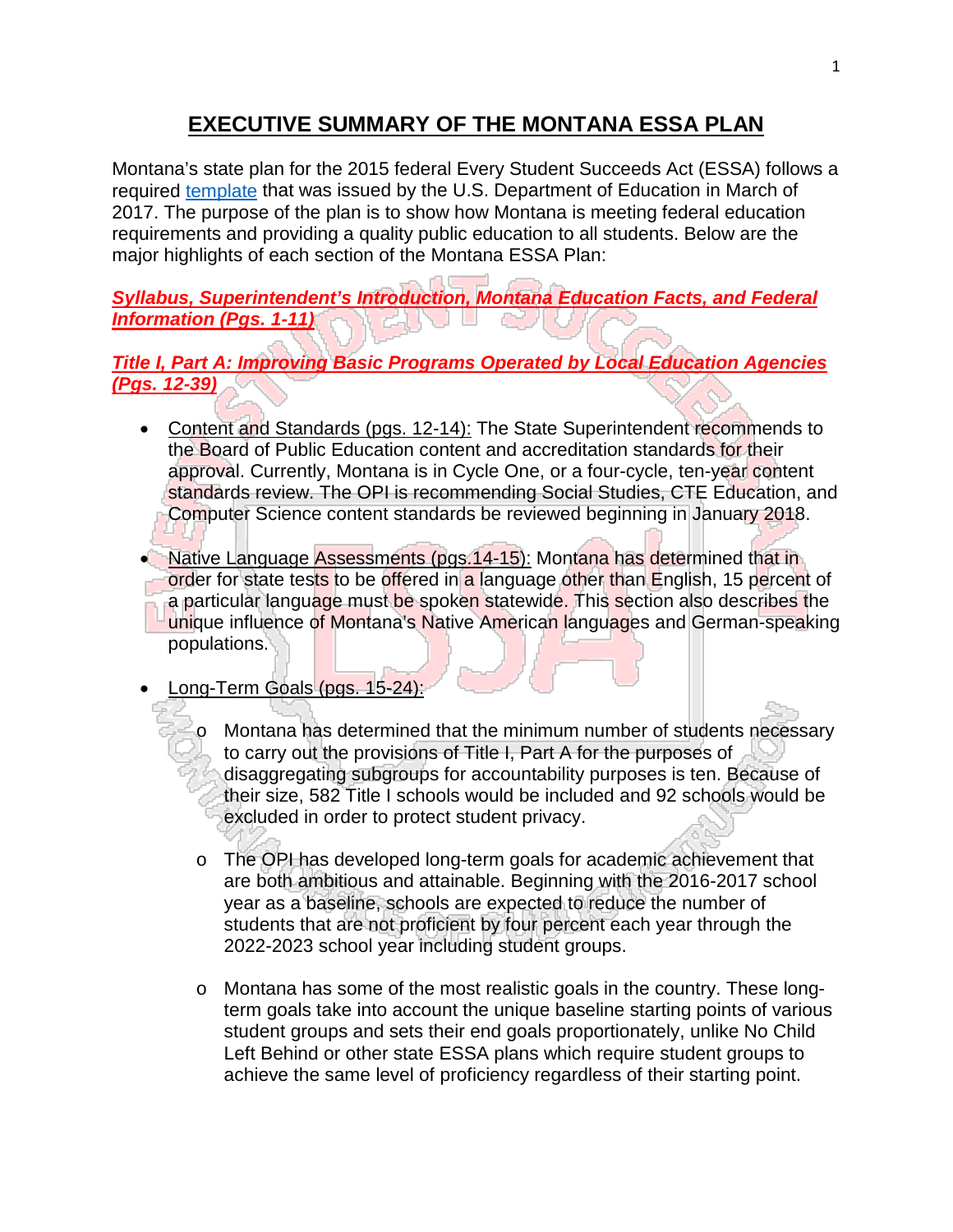o Academic achievement will be based on Montana's state tests: The Smarter Balanced Assessment Consortium (SBAC) for grades 3-8 and the ACT for high school. The charts on pages 2 and 3 of this document show growth models in Language Arts, Math, and Graduation.

2

o Each year, public "report cards" will show whether schools have met, not met, or exceeded statewide goals. Local districts will have flexibility to add additional indicators that promote their unique successes.

l avec

- 3

| <b>English Language Arts Achievement Goals Over Six Years</b> |                                                       |                                                           |                                        |                          |                                                   |                          |                                                          |
|---------------------------------------------------------------|-------------------------------------------------------|-----------------------------------------------------------|----------------------------------------|--------------------------|---------------------------------------------------|--------------------------|----------------------------------------------------------|
| <b>Subgroups</b>                                              | Language<br>Arts:<br><b>Baseline</b><br>Data $(2017)$ | Language<br><b>Arts: Year</b><br>$\mathbf{1}$ :<br>(2018) | Language<br>Arts: Year<br>2:<br>(2019) | Language<br>3:<br>(2020) | Language<br>Arts: Year Arts: Year<br>4:<br>(2021) | Language<br>5:<br>(2022) | Language<br><b>Arts: Year Arts: Year</b><br>6:<br>(2023) |
| <b>All Students</b>                                           | 50.3%                                                 | 52.4%                                                     | 54.4%                                  | 56.3%                    | 58.1%                                             | 59.9%                    | 61.5%                                                    |
| <b>Economically</b><br><b>Disadvantaged</b>                   | 37.7%                                                 | 40.3%                                                     | 42.8%                                  | 45.2%                    | 47.5%                                             | 49.8%                    | 51.9%                                                    |
| Children with <br><b>Disabilities</b>                         | 18.3%                                                 | 21.8%                                                     | 25.1%                                  | 28.3%                    | 31.4%                                             | 34.4%                    | 37.3%                                                    |
| English<br><b>Learners</b>                                    | 6.5%                                                  | 10.6%                                                     | 14.5%                                  | 18.4%                    | 22.1%                                             | 25.7%                    | 29.2%                                                    |
| White                                                         | 55.3%                                                 | 57.2%                                                     | 59.0%                                  | 60.7%                    | 62.4%                                             | 64.0%                    | 65.5%                                                    |
| American<br><b>Indian</b>                                     | 21.4%                                                 | 24.8%                                                     | 28.0%                                  | 31.1%                    | 34.1%                                             | 37.0%                    | 39.8%                                                    |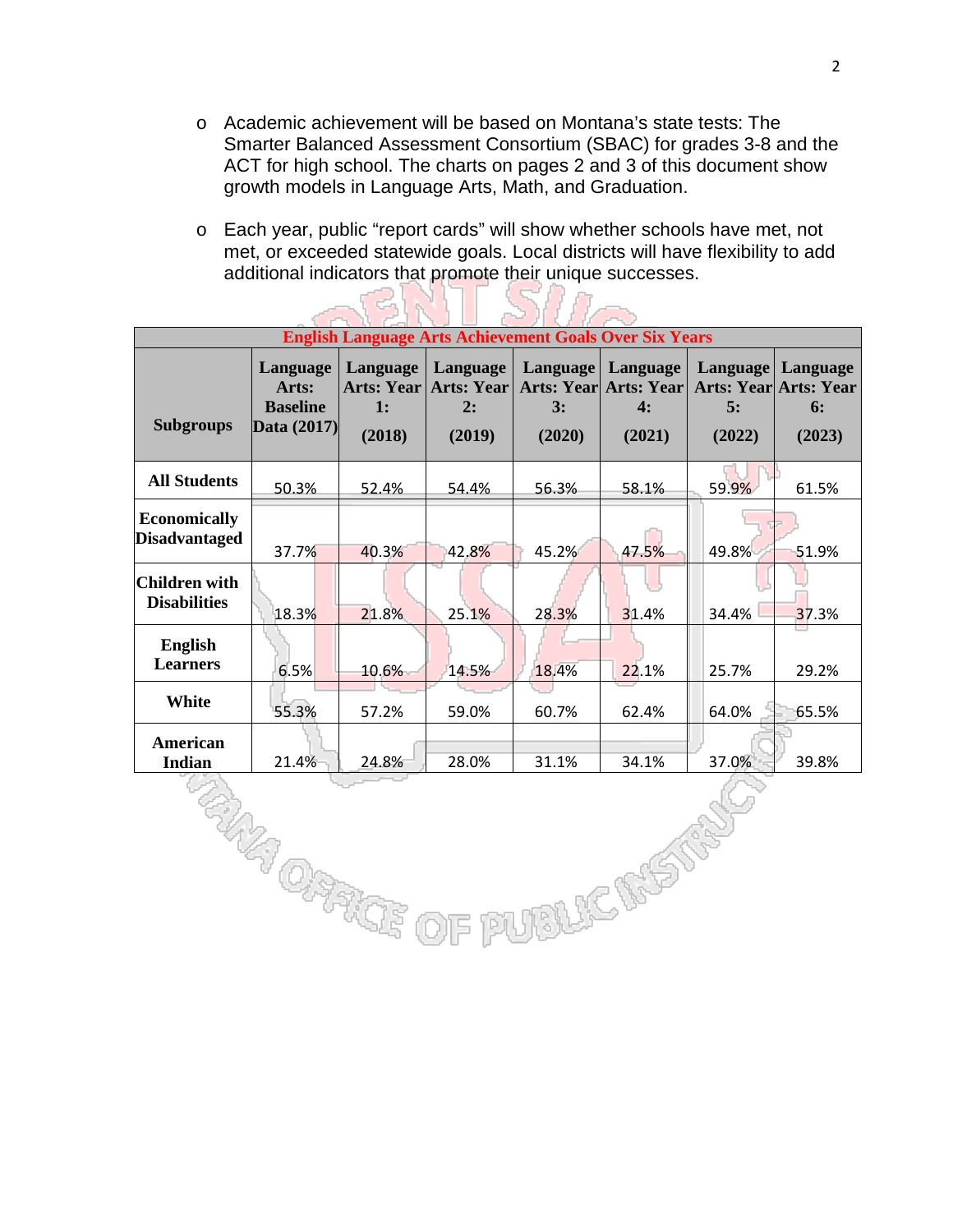| <b>Math Achievement Goals Over Six Years</b> |                                               |                                  |                             |                           |                                  |                                  |                                  |
|----------------------------------------------|-----------------------------------------------|----------------------------------|-----------------------------|---------------------------|----------------------------------|----------------------------------|----------------------------------|
| <b>Subgroups</b>                             | <b>Math</b><br><b>Baseline</b><br>Data (2017) | <b>Math</b><br>Year 1:<br>(2018) | Math<br>Year $2:$<br>(2019) | Math<br>Year 3:<br>(2020) | <b>Math</b><br>Year 4:<br>(2021) | <b>Math</b><br>Year 5:<br>(2022) | <b>Math</b><br>Year 6:<br>(2023) |
| <b>All Students</b>                          | 41.3%                                         | 43.7%                            | 46.1%                       | 48.3%                     | 50.5%                            | 52.5%                            | 54.5%                            |
| <b>Economically</b><br><b>Disadvantaged</b>  | 29.3%                                         | 32.2%                            | 35.1%                       | 37.8%                     | 40.4%                            | 42.9%                            | 45.3%                            |
| <b>Children with</b><br><b>Disabilities</b>  | 14.7%                                         | 18.3%                            | 21.8%                       | 25.1%                     | 28.3%                            | 31.4%                            | 34.3%                            |
| <b>English</b><br><b>Learners</b>            | 6.9%                                          | 11.0%                            | 14.9%                       | 18.7%                     | 22.4%                            | 26.0%                            | 29.4%                            |
| White                                        | 46.0%                                         | 48.3%                            | 50.4%                       | 52.5%                     | 54.5%                            | 56.4%                            | 58.2%                            |
| American<br><b>Indian</b>                    | 15.3%                                         | 18.9%                            | 22.3%                       | 25.7%                     | 28.8%                            | 31.9%                            | 34.9%                            |
|                                              |                                               |                                  |                             |                           |                                  |                                  |                                  |

| <b>Graduation Rates</b>                     |                           |                   |                   |                   |                   |                          |                          |
|---------------------------------------------|---------------------------|-------------------|-------------------|-------------------|-------------------|--------------------------|--------------------------|
| <b>Subgroups</b>                            | <b>Baseline</b><br>(2016) | Year 1:<br>(2017) | Year 2:<br>(2018) | Year 3:<br>(2019) | Year 4:<br>(2020) | <b>Year 5:</b><br>(2021) | <b>Year 6:</b><br>(2022) |
| <b>All students</b>                         | 85.6%                     | 86.4%             | 87.0%             | 87.7%             | 88.3%             | 88.9%                    | 89.5%                    |
| <b>Economically</b><br><b>Disadvantaged</b> | 76.4%                     | 77.6%             | 78.8%             | 79.9%             | 80.9%             | 81.9%                    | 82.9%                    |
| <b>Children with</b><br><b>Disabilities</b> | 77.8%                     | 79.1%             | 80.4%             | 81.7%             | 82.9%             | 84.0%                    | 85.1%                    |
| <b>English</b><br><b>Learners</b>           | 58.7%                     | 61.5%             | 64.1%             | 66.6%             | 68.9%             | 71.2%                    | 73.3%                    |
| White                                       | 87.3%                     | 88.0%             | 88.7%             | 89.3%             | 89.9%             | 90.5%                    | 91.0%                    |
| American<br>Indian                          | 65.6%                     | 67.5%             | 69.4%             | 71.2%             | 72.9%             | 74.5%                    | 76.0%                    |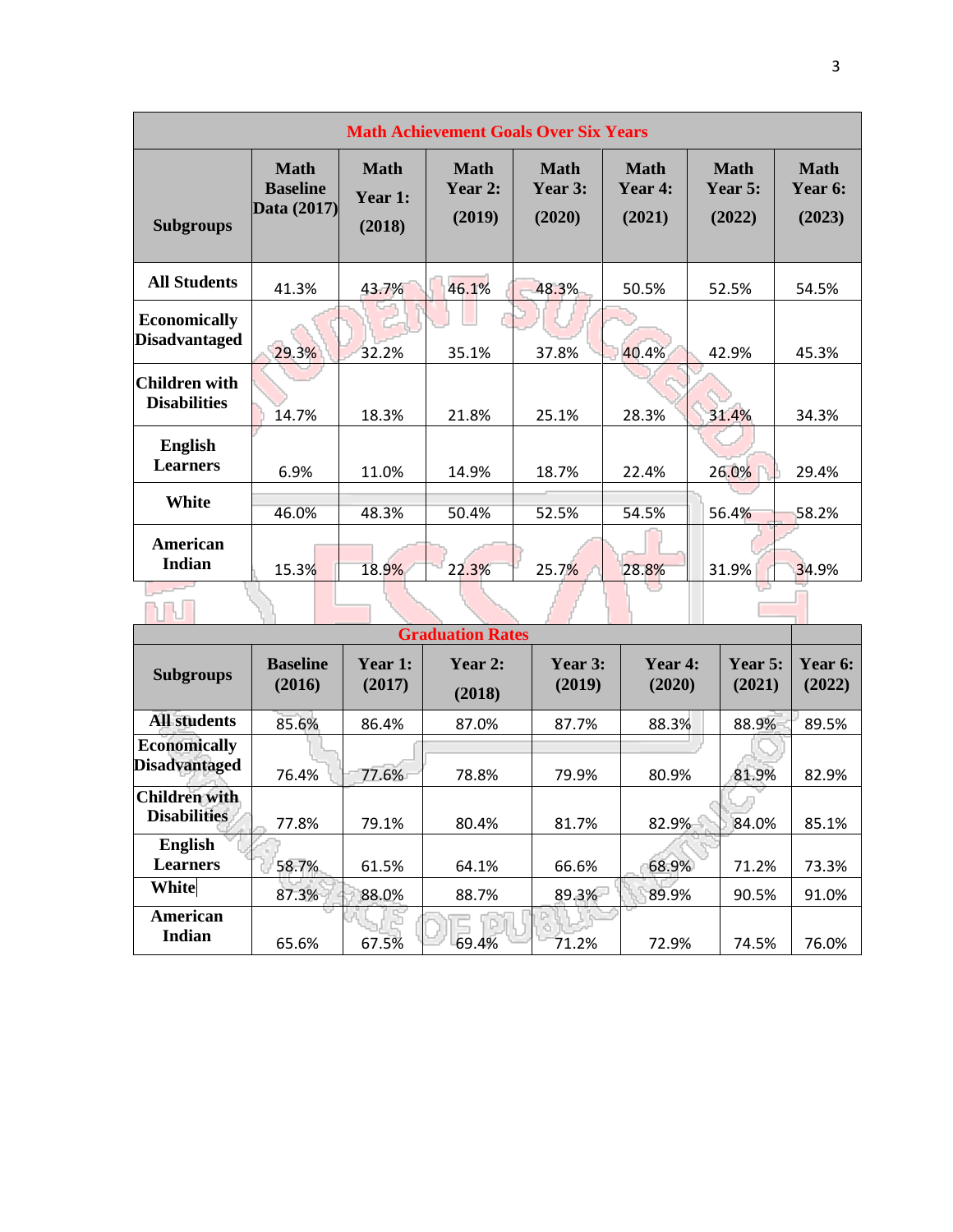- School Accountability Indicators (pgs. 25-27):
	- o The following two charts illustrate the point systems that have been created to show school accountability and student success indicators. The first chart has the four federally required indicators which must be substantially weighted over the fifth indicator where Montana has flexibility.
	- o The four federally required accountability indicators below add up to 65 out of the possible 100 points. These four indicators are academic achievement, academic growth, English Learner progress, and graduation rates.

#### **1-4 Federally Required Indicators (65 points):**

**TANA OFFICE** 

 $\bigcirc$ 

| <b>Accountability Indicators</b> | $K-8$     | High school |
|----------------------------------|-----------|-------------|
| 1. Academic Achievement:         | 25 points | 30 points   |
| proficiency on statewide         |           |             |
| mathematics and ELA              |           |             |
| assessments                      |           |             |
| 2. Academic Growth               | 30 points | N/A         |
| 3. English Learner Progress:     | 10 points | 10 points   |
| applied to all schools with ten  |           |             |
| or more English Learners         |           |             |
| 4. Graduation Rate               | N/A       | 25 points   |
| Four-year adjusted cohort        |           |             |

**UBLICINSTRY** 

#### 4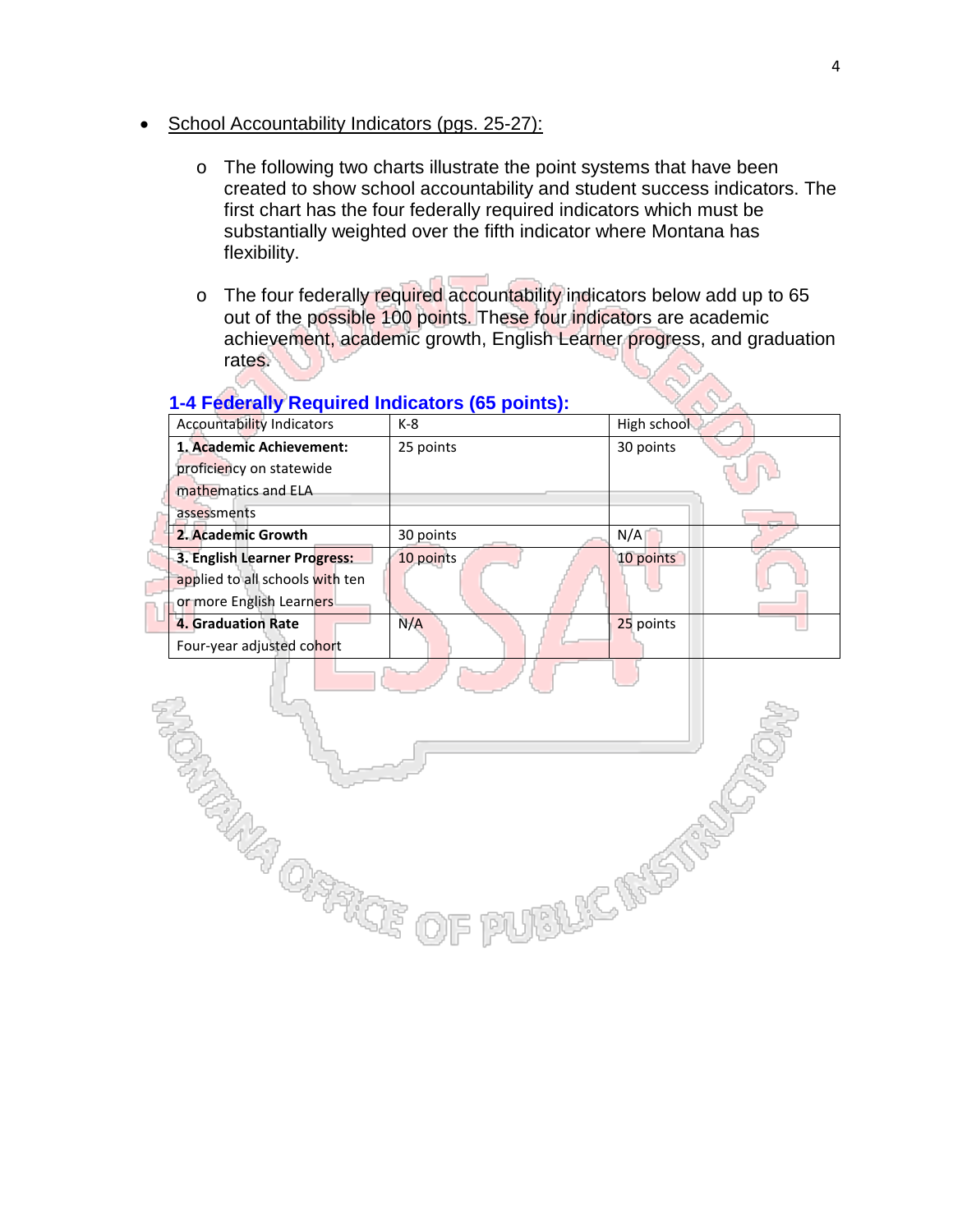$\circ$  Montana has flexibility over the fifth indicator which makes up 35 out of the possible 100 accountability indicator points. The fifth indicator is student engagement and school climate which is outlined in the chart below. Schools will have flexibility to show positive student engagement, and college and career readiness programs in their schools which are promoting student success.



#### **5th Indicator for Montana Flexibility (35 points):**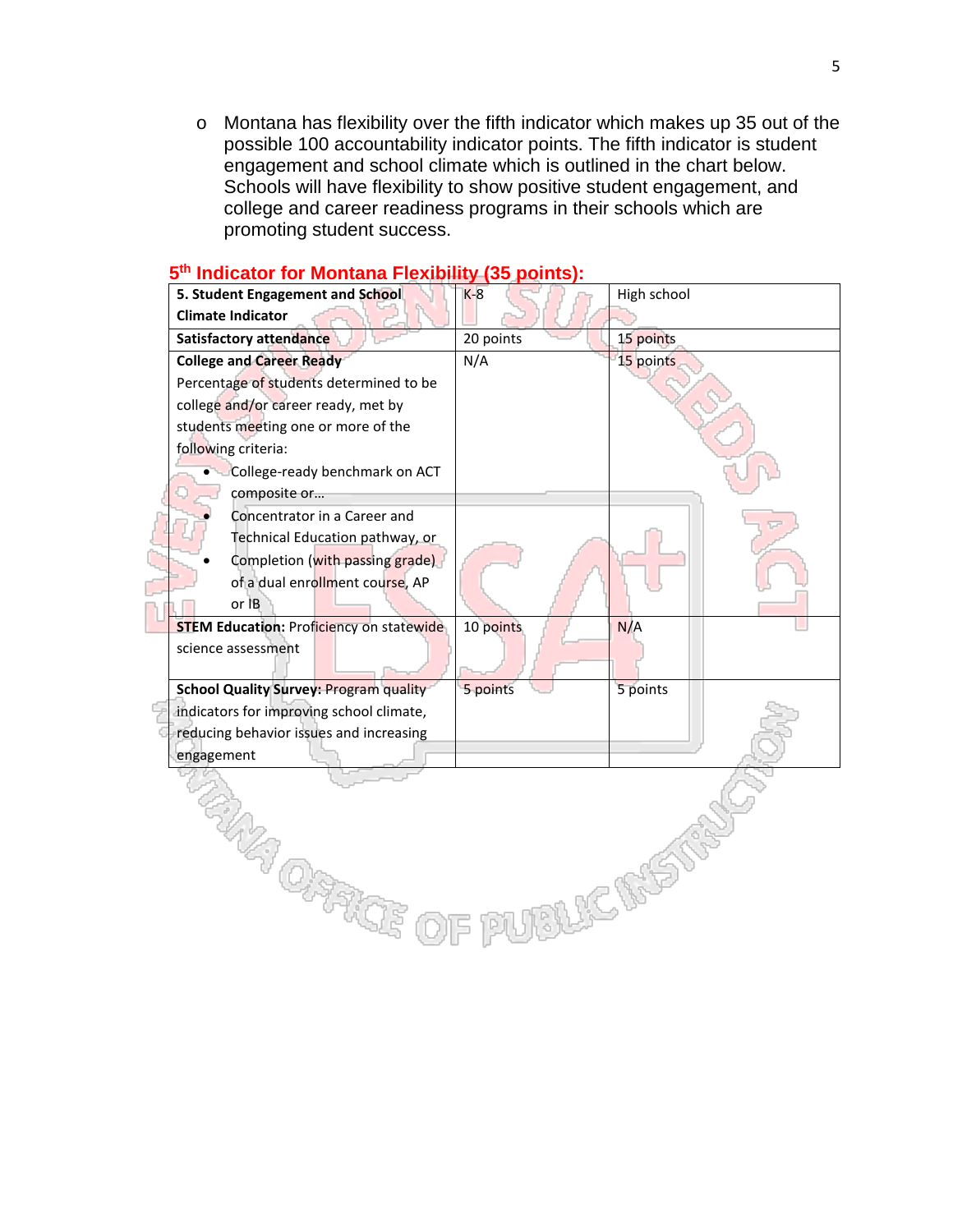- School Support (pgs. 27-39):
	- $\circ$  Schools will be evaluated though the accountability system each year with the federally required school quality indicators. Every three years schools will be identified by OPI in three categories of school support:
		- 1. Comprehensive: These schools are identified as underperforming in all student subgroups. These schools will develop school improvement plans with support from OPI. They will receive funding and support based on their needs assessment.

2. Targeted: These schools are identified as consistently underperforming in a specific student subgroup, but not all subgroups. OPI will work with these schools to improve student outcomes in underperforming subgroups.

3. Universal: These are any schools that are not identified as in need of comprehensive or targeted support. OPI will serve all Montana students.

Key Initiatives to Support School Conditions Include:

- 1. [The Montana Behavioral Initiative](http://www.opi.mt.gov/Programs/SchoolPrograms/MBI/)
- 2. [Bully-Free Montana Tool Kit](http://opi.mt.gov/Programs/TitlePrgms/SafeSchools/bully.html)
- 3. [Mental Health Awareness & Suicide Prevention](http://opi.mt.gov/Programs/HealthTopics/SuicideAware.html)
- 4. [School Safety and Emergency Operations Planning](http://opi.mt.gov/Programs/HealthTopics/index.html?gpm=1_7#gpm1_6)
- 5. [School-Based Child Nutrition Programs](http://opi.mt.gov/Programs/SchoolPrograms/School_Nutrition/index.html)
- 6. Educator, Support Staff, and Administrator Training

OPI works in partnership with many state and local entities to ensure that students are successful through four major transitions in their education career. Family and community engagement is critical for transition success:

- 1. Early Childhood to Kindergarten
- 2. Elementary to Middle School
- 3. Middle School to High School
- 4. High School to College, Career, and Community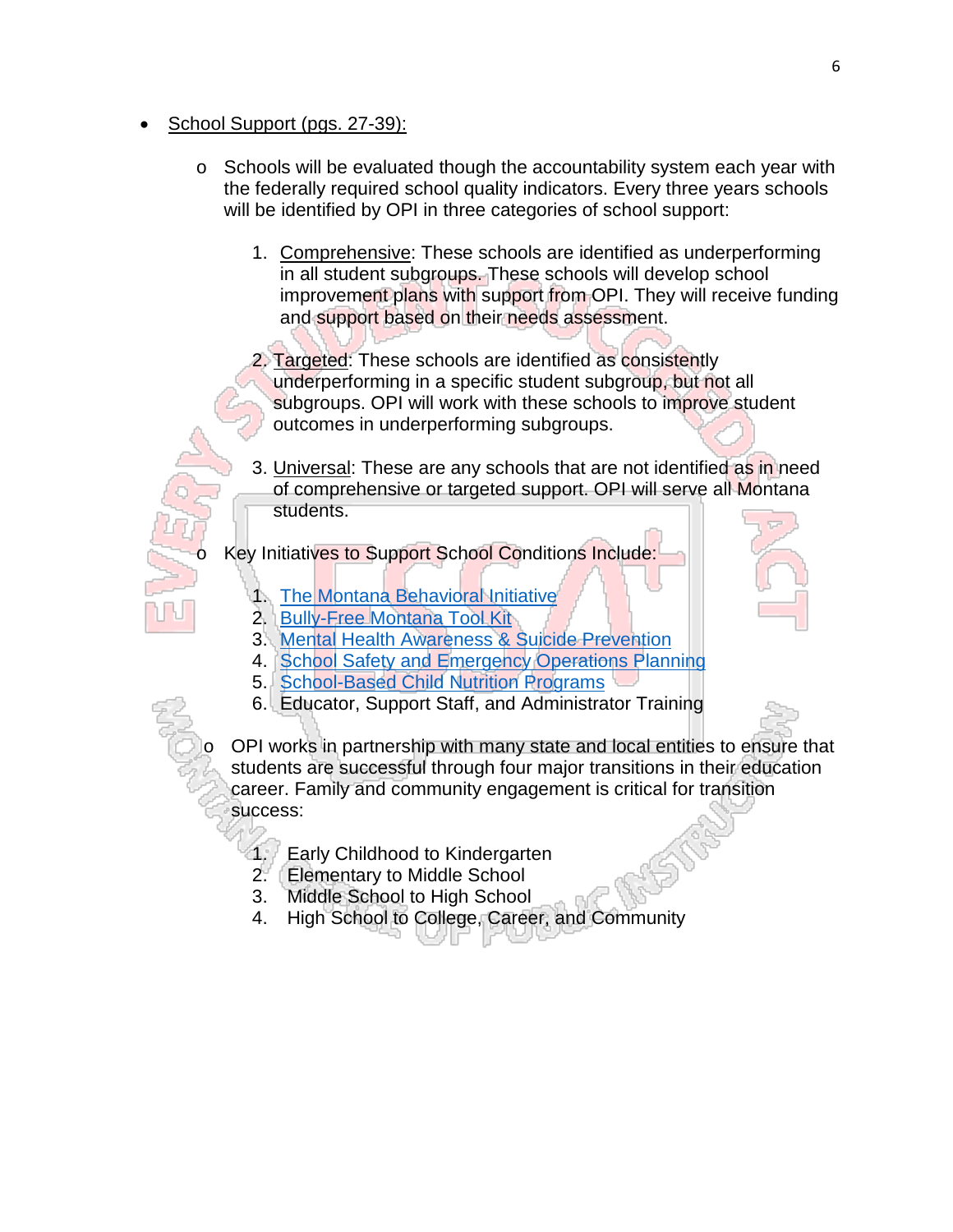#### *Title I, Part C: Education of Migratory Children (Pgs. 40-45)*

• Supporting Needs of Migratory Children: The Migrant Education Program provides supplemental educational and supportive services to students who are children of mobile agriculture, fishing, dairy, or processing workers and students who move across state, county or school district boundaries as a result of the seasonal or temporary agriculture-related qualifying work of their parents or guardians.

#### *Title I, Part D: Prevention and Intervention Programs for Children and Youth who are Neglected, Delinquent, or At-Risk (Pgs. 46-50)*

• Transitions between Correctional Facilities and Local Programs: The OPI is currently coordinating efforts to create an online tool to facilitate the transmittal of records and information between facilities and LEAs. The OPI will continue providing services to any student placed in 24-hour care, regardless of special education status. This effort is in conjunction with the Montana Department of Corrections, county juvenile detention facilities, acute hospitals and psychiatric residential treatment facilities, Montana Department of Health and Human Services, and residential group home directors. The transition protocol better assists in successfully transitioning students to and from facilities and local schools.

## *Title II, Part A: Supporting Effective Instruction (Pgs. 51-63)*

- The OPI will use federal Title II, Part A grants to focus support on recruiting, developing, and retaining effective teachers through training, technical assistance, and capacity-building efforts that promote continuous professional growth of every Montana teacher:
	- o Improving instruction will increase student achievement.
	- o Pathways for teacher leadership will include a "Grow Our Own" model involving induction from the university system to mentorship at the district level which ensures sustainability.
	- o Partnerships with higher education and community leaders will be prioritized for recruiting and retaining high quality educators, especially in Montana's rural schools.
	- o Montana will use a Tiered System of Support for Educators (see chart on next page).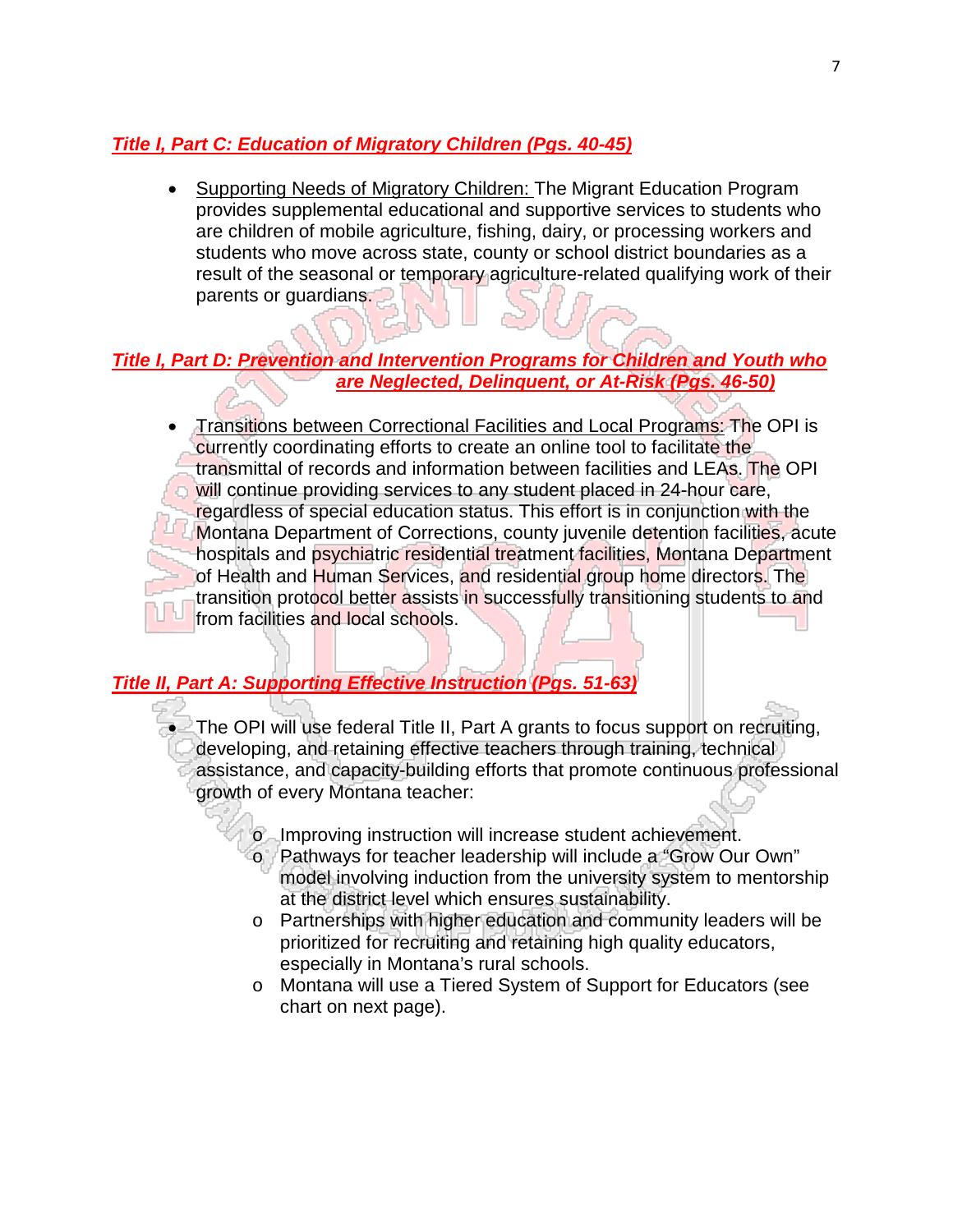

- Entrance Procedures: Montana is a minimally-funded state at \$500,000 annually. The OPI has developed standardized, statewide entrance procedures for the accurate and timely identification of all English learners. The first entry point to the identification process is administering the standardized, statewide home language survey to every student at the time of enrollment. Based on experience with American Indian ELs and the fact that they are the largest group of identified ELs in the state, Montana has created a second entry point for eligibility of EL status through a standardized Teacher Observation Checklist, which is available on the OPI website to all schools.
- Exit Procedures: Montana has established a rigorous, standardized, statewide exit process to determine when an EL no longer requires EL services. An EL must obtain a 5.0 or better score on the overall composite component on the WIDA ACCESS 2.0 (Grades 1-12) or WIDA ACCESS Kindergarten assessment. The student must also obtain a 4.0 or better score on each of the domain-specific subtests: speaking, listening, reading, and writing.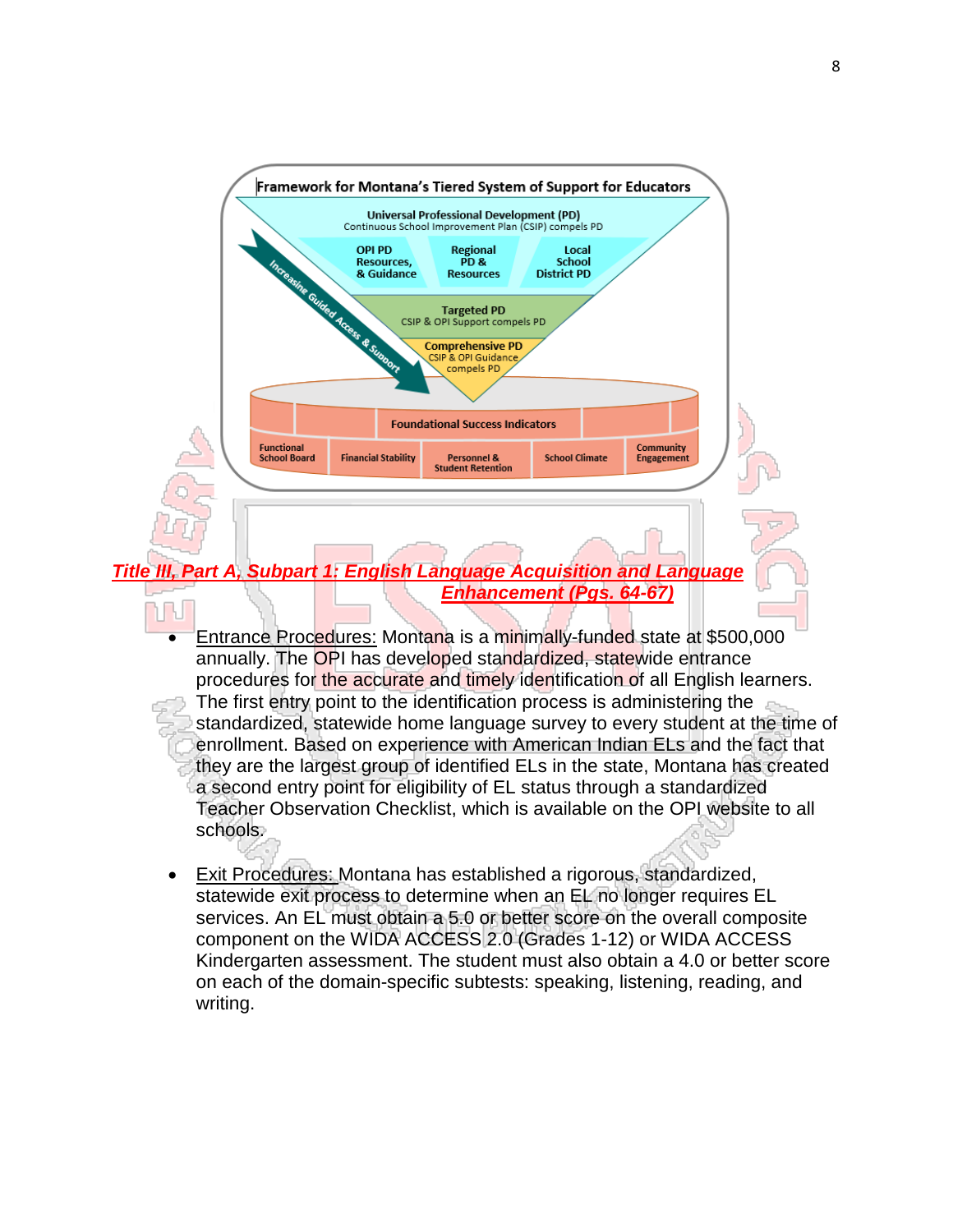## *Title IV, Part A: Student Support and Enrichment Grants (Pgs. 68-71)*

• For the 2017-2018 school year, Montana will receive \$1.94 million in new federal grants for the purpose of providing students with a well-rounded education, safe and healthy school environments, and effective technology. These funds are flexible and allow for local control. Because Montana is a rural state with many school districts, the federal formula requires these funds to be evenly distributed to each school district in Montana.

# *Title IV, Part B: 21st Century Community Learning Centers (Pgs. 72-76)*

• The OPI will use federal Title IV, Part B competitive grants to support 21<sup>st</sup> Century Community Learning Center initiatives for college, career, and community readiness. These afterschool and summer programs support Science, Technology, Engineering, and Math (STEM) fields which in turn support Montana's future workforce. These funds engage students, families, schools and communities in learning enrichment.

# *Title V, Part B, Subpart 2: Rural and Low-Income School Program (Pg. 77)*

• The OPI will approve and monitor the Rural and Low-Income School (RLIS) grant program. This program is targeted via federal rural and family income statistics from U.S. Census data.

*Title VII, Subtitle B: McKinney-Vento Homeless Assistance Act (Pgs. 78-82)*

• Support for Homeless Students: The OPI is committed to serving all Montana students and removing barriers to educational opportunities for students at all grade levels. Counseling and resources for college, career, and community readiness helps ensure future success for homeless students. Each school district must have a homeless student liaison.<br> **dices (Pgs. 83-110)** 

## *Appendices (Pgs. 83-110)*

- Appendix A: Tables
- Appendix B: Federal Notices to States
- Appendix C: Hope for Montana Students
- Appendix D: Timeline
- Appendix E: Student Records Confidentiality Policy
- Appendix F: Family Engagement in Montana